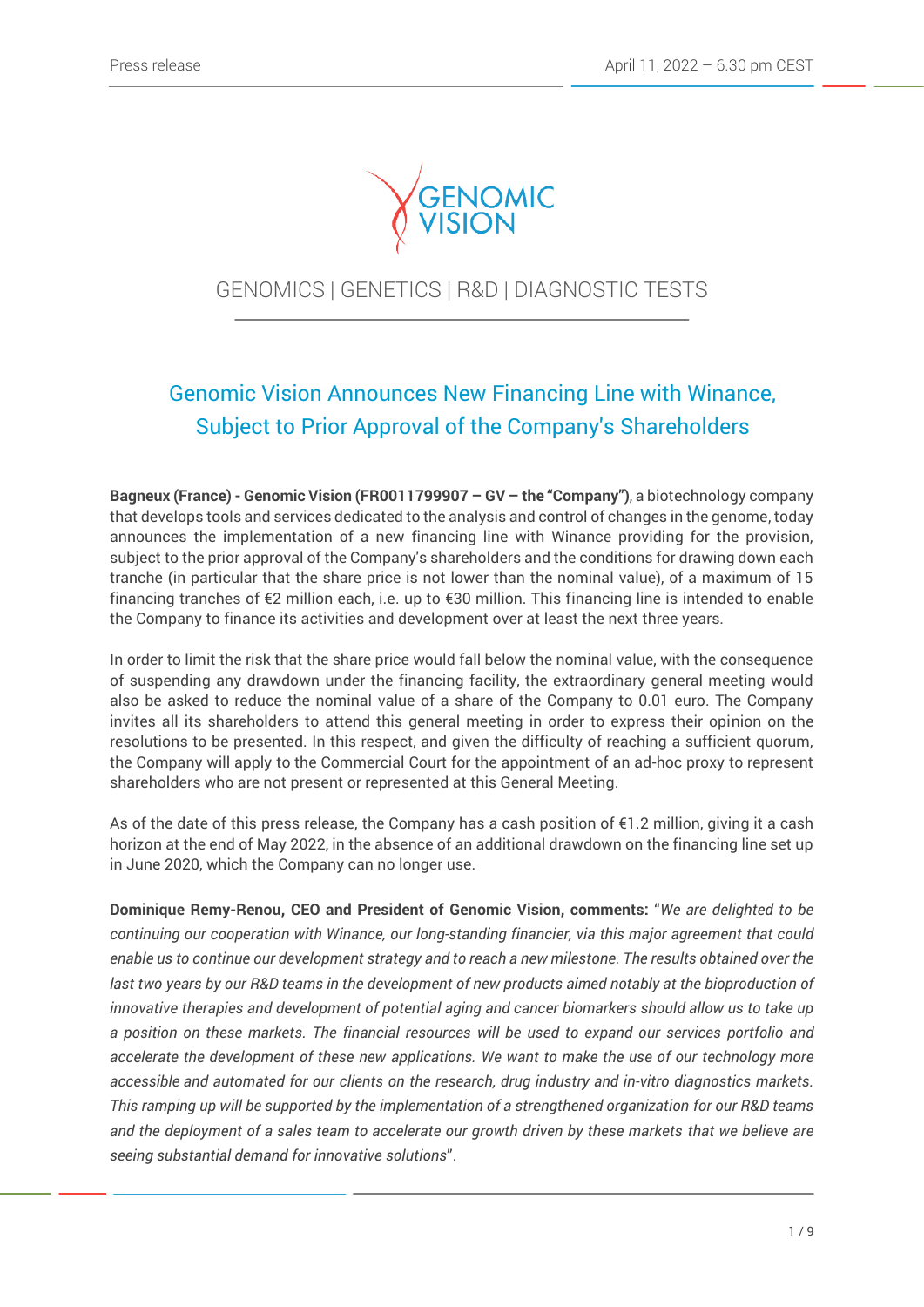# **Objectives of the operation**

This financing that would be provided by Winance aims to meet the Company's requirements, which have been evaluated at approximately €30 million for the coming three years. These investment and growth financing requirements are based on the following key strategic priorities:

- 48% would be devoted to the consolidation and strengthening of the R&D teams, the continuation of ongoing projects and the expansion of the portfolio of applications:

1/Development of new high value-added solutions meeting the needs of the following markets:

- o Genome analysis and editing, and bioproduction,
- $\circ$  Research: fundamental and clinical focusing on oncology and age-related illnesses,
- o *In-vitro* diagnostics: HPV, FSHD and other new tests to come.

2/ Improvement in the performances of the instrumentation to make it more accessible:

- $\circ$  Development of integrated systems, from the preparation of samples to the delivery and interpretation of results,
- o Automation of the instrumentation to allow its use in routine procedures.

- 27% would be devoted to the consolidation and strengthening of the Sales, Support & Marketing teams:

- $\circ$  Broadening of the field coverage to meet international market needs, primarily in the United States and Europe,
- $\circ$  Signing of structuring partnerships with third parties to diversify our expertise and accelerate our programs.

- The remaining 25% would be devoted to covering running costs, external expenses and more generally expenses not assigned to the various elements listed above including executive compensation.

The Company would be committed to draw the first four tranches of OCABSA convertible notes with warrants, representing a total net receipt of, subject to the conditions precedent indicated in the contract being met<sup>1</sup>:

- 8 million euros after the deduction of the entire commitment fee of Winance if it is paid in the form of additional convertible notes with warrants (see below for further information on this fee), or
- of 5.9 million euros should Winance's commitment fee be paid in cash,

The payment of these first four tranches would extend the Company's financing horizon through to mid-2023.

 $<sup>1</sup>$  including the absence of defaults, significant negative change or change in control of the Company, listing</sup> of the Company's shares and meeting of the Company's contractual commitments.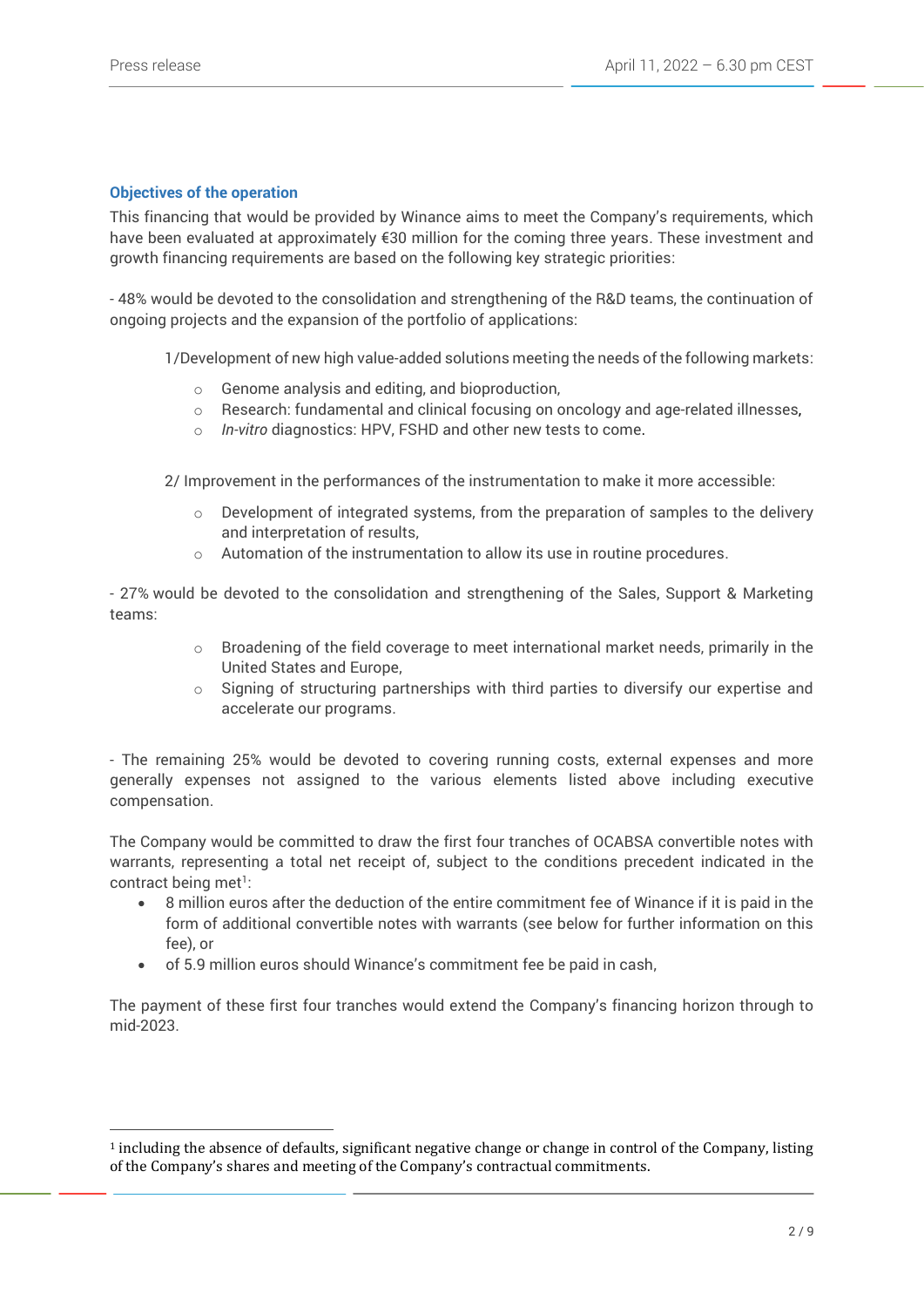# **Previous contract signed with Winance in June 2020**

The current contract with Winance concerning financing of up to €12 million was only partially used to the tune of €6 million gross (€5.7 million net after the deduction of the commitment fee due with respect to this contract) and notably allowed the Company to:

- Continue pre-existing projects and implement new R&D projects that are ongoing today,
- Identify and work with new partners for the production of our products,
- Put in place and accelerate the Services activity,
- Revitalize the management team and incorporate new talent,
- Lay the cornerstones of a highly ambitious new strategy.

The purpose of this new financing contract is to replace the contract signed in 2020, which can no longer be used and in any case would have expired in June 2022. Prior to the announcement of the implementation of the previous contract on June 12, 2020, the share price was €0.4 and the market capitalization was €19 million. These figures were €0.11 and €7 million respectively at April 8, 2022, a total of 17.7 million shares, representing 35% of the share capital at the date of implementation of the first contract, being issued to date under this contract.

#### **Terms of the operation**

The effective implementation of this financing line is subject to the prior approval of Genomic Vision's shareholders at an Extraordinary General Meeting organized in early May 2022 (the "EGM").

Subject to the EGM's approval, Genomic Vision's Executive Board should decide to issue a minimum of four tranches and could opt for the issuance of a maximum of fifteen tranches of bonds convertible into ordinary shares to which a share subscription warrant is attached (the "Warrants" and, together with the shares to which they are attached, the "OCABSA" convertible notes with equity warrants), of €2 million tranches (the amount of each tranche may be increased by mutual consent up to €4 million on the basis of the Company's share price), within the limit of a bond issue of up to €30 million over a 60-month period.

The OCABSA would be subscribed to by Winance or any affiliated entity (together with its affiliated entities, the "Investor") within the framework of an issue that would be reserved for the latter.

The Investor is not intending to retain the shares issued with respect to the financing line or to become a significant shareholder in the Company, but to sell them on the market as soon as possible.

The Investor has no vocation to preserve the titles and remain permanently shareholder of the company but to sell them progressively on the market over reasonable timeframe.

The legal terms, the main characteristics of the various instruments and the Company and Investor's main obligations are described in the Appendix to this press release.

The issuance of one or more tranches of OCABSA convertible notes with warrants attached will result in the drawing up of a prospectus requiring a visa from the AMF stock market authority, insofar as the likely resulting number of shares would exceed 20% of the capital over 12 months.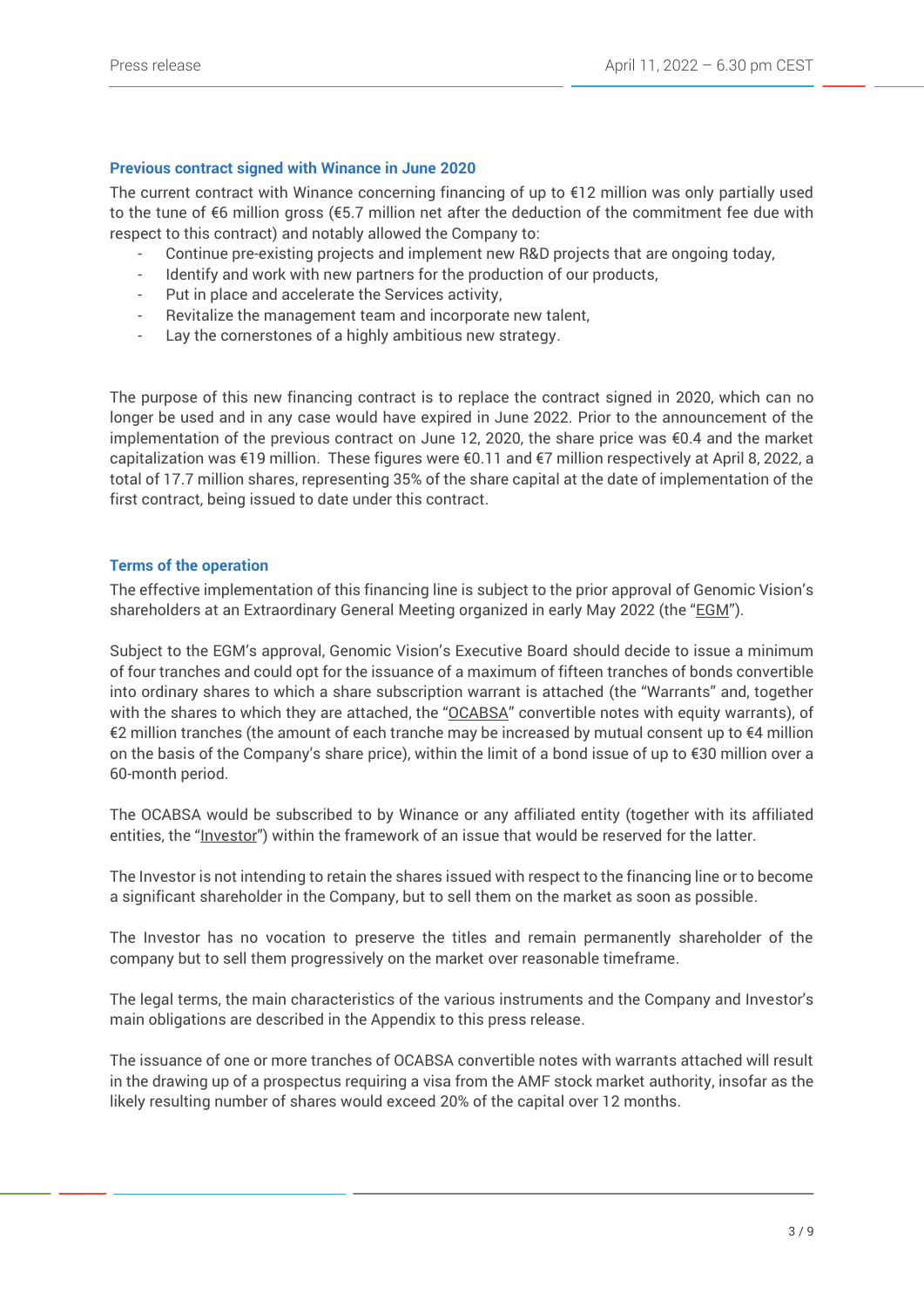# **Indicative schedule of the operation**

| Mid-April 2022 | Convening of the EGM to decide to reduce the nominal value of a<br>share to 0.01 euro and to approve the reserved issue of OCABSA to<br>the Investor |
|----------------|------------------------------------------------------------------------------------------------------------------------------------------------------|
| Mid-May 2022   | EGM.                                                                                                                                                 |
| Mid-May 2022   | Genomic Vision Executive Board meeting to decide on the issuance of<br>the first tranche of OCABSA, subject to the EGM's approval                    |
| Mid-May 2022   | The Investor subscribes to the first tranche of OCABSA for €2,000,000                                                                                |

The Company will publish another press release when the first tranche of OCABSA convertible notes with equity warrants attached is issued.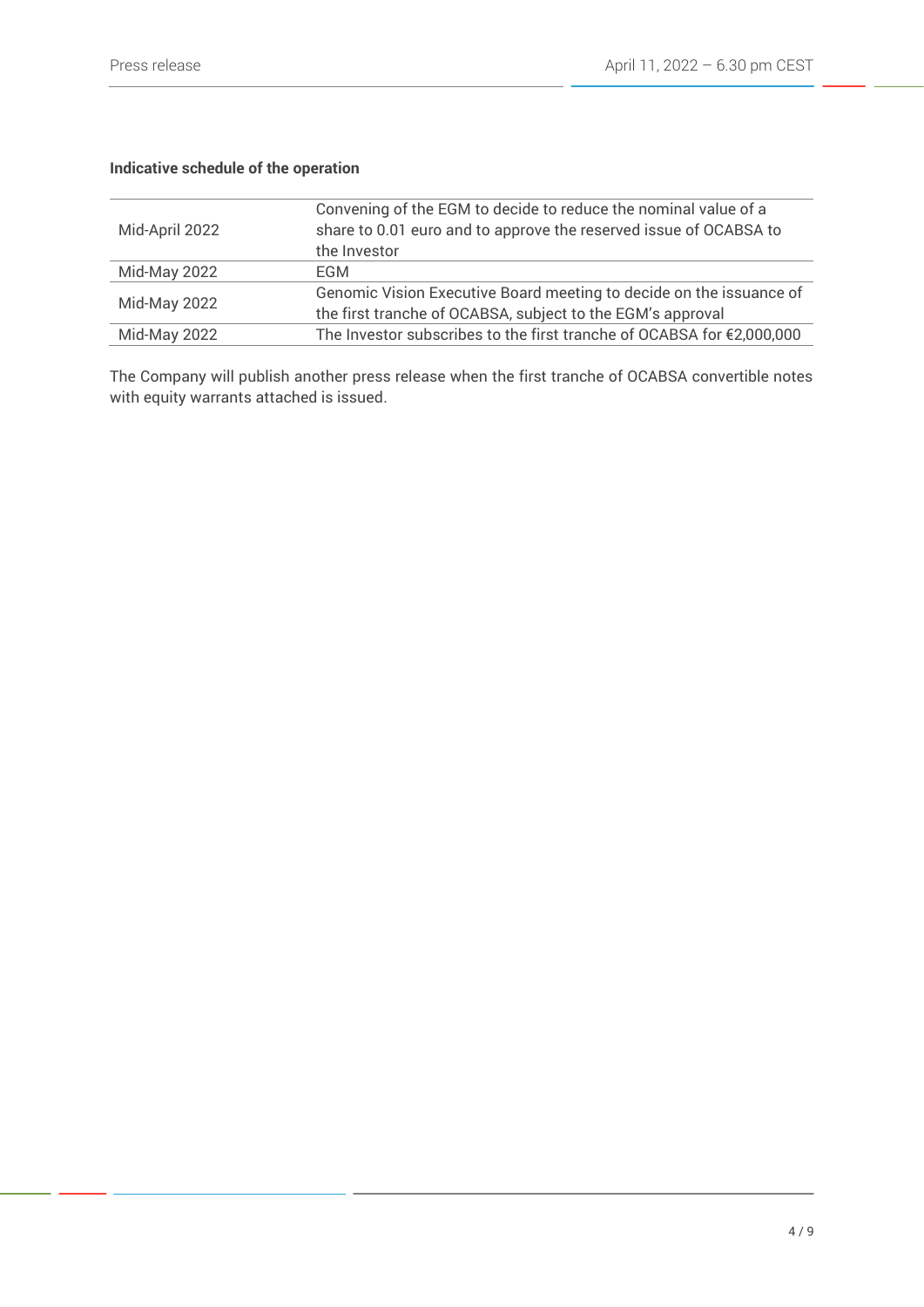# **Appendix**

# **Legal framework of the operation**

The OCABSA would be issued in accordance with the provisions of article L. 225-138 of the French commercial code, with shareholders' preferential subscription rights being waived in favor of Winance.

# **Main characteristics of the notes convertible into shares**

The convertible notes will have to be subscribed to by the Investor within ten (10) working days of the Executive Board's decision, subject to standard conditions being met, it being specified that the Company will have to comply with a cooling off period that may not exceed a number of trading days between two tranche drawdowns determined by the following formula:

V / (k x T<sub>60</sub> Daily); where V=amount of the tranche envisaged, k=0,25; and T<sub>60</sub> Daily = Average daily volume over the previous 60 trading sessions.

The convertible notes will have a nominal value of 1 euro each and will be subscribed to at 96% of their par value. They will bear no interest and will have a maturity of 24 months from their issuance. When they reach maturity, the convertible notes will automatically expire and will have to be reimbursed in cash at their nominal value.

They will also have to be reimbursed should certain incidences of default (as defined in the issuance contract<sup>2</sup>) occur, with a penalty equal to 2% of their nominal value.

The notes may be converted into Genomic Vision shares at their holder's discretion according to the following conversion ratio:

#### **N = Vn / P**

"**N**" corresponding to the number of new Genomic Vision ordinary shares to be issued upon conversion of one convertible note

"**Vn**" corresponding to the amount of debt represented by the convertible note (nominal value of one convertible note, i.e.1 euro);

"**P**" corresponding to 92% of the lowest daily volume-weighted average price of a Genomic Vision share (as reported by Bloomberg, or any equivalent provider should no figure be published by Bloomberg) over the ten (10) trading days immediately preceding the day the Company receives a request to convert the convertible note in question. P may not be lower than the nominal value of a Genomic Vision share, or €0.10 euro to date, it also being specified that the next Shareholders' Meeting will be asked to reduce this nominal value to €0.01 (this is not a prerequisite for the implementation of the financing line).

The convertible notes may not be divested by their holder without the Company's prior consent, except for transfers to one or more of the Investor's affiliates. Moreover, the convertible notes will not be the

<sup>2</sup> Default events notably include the delisting of the Company's shares from Euronext, a change in the Company's control and the occurrence of a material adverse change.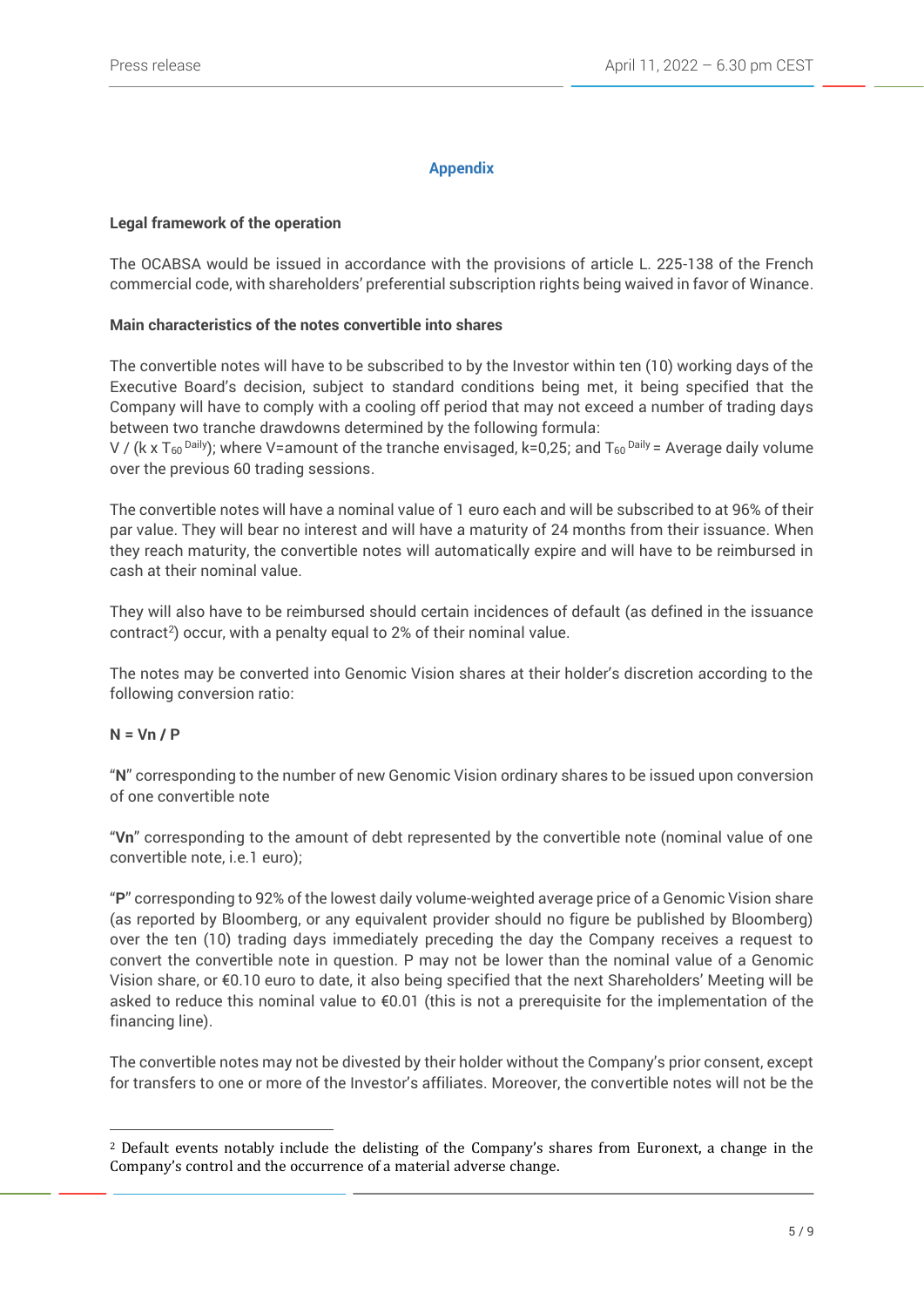subject of a request for admission to trading on the Euronext regulated market in Paris and will therefore not be listed.

#### **Main characteristics of the warrants attached to the convertible notes**

The share subscription warrants attached to the convertible notes will give the holder the right to subscribe to two (2) ordinary shares for every five (5) share subscription warrants.

The warrants will immediately be detached from the notes. They may not be divested by their holder without the Company's prior consent, except for transfers to one or more of the Investor's affiliates. Furthermore, the share subscription warrants will not be the subject of a request for admission to trading on the Euronext regulated market in Paris and will therefore not be listed.

The warrants can be exercised for a period of 5 years from their issuance (the "**Exercise Period**").

The strike price of each warrant (rounded to the nearest euro cent if necessary) will be equal to 130% of the lowest daily volume-weighted average price of a Genomic Vision share (as reported by Bloomberg, or any equivalent provider should no figure be published by Bloomberg) over the ten (10) trading days immediately preceding the issuance of the notes to which the warrant in question was attached, without the exercise price of a warrant able to be lower than the nominal value of a Company share.

Based on a share price of 0.11 euros, the theoretical value of a warrant would be 0.078 euros.

# **Commitment fee**

In consideration of the Investor's commitment to fund each drawdown on the financing line, the Company has agreed to pay the Investor a total commitment fee equal to €2.1 million that will be spread equally over the drawdown of the first four tranches of OCABSA convertible notes with equity warrants, payable via the offsetting of a portion of the subscription price of the OCABSA or via the issuance of additional OCABSA.

#### **New shares resulting from the conversion of notes or the exercise of warrants**

The new shares issued upon conversion of notes or exercise of warrants will carry immediate and current dividend rights ("*jouissance courante*"). They will carry the same rights as those attached to the Company's ordinary shares and will be admitted to trading on the Euronext regulated market in Paris under the same listing line (ISIN FR0011799907).

The Company will maintain an updated summary of the outstanding convertible notes and share subscription warrants and the number of shares in circulation on its website [\(www.genomicvision.com\)](http://www.genomicvision.com/).

**Theoretical impact of the OCABSA issue based on the lowest daily volume-weighted average price of Genomic Vision shares over the ten trading days prior to April 11, 2022, i.e. €0.11**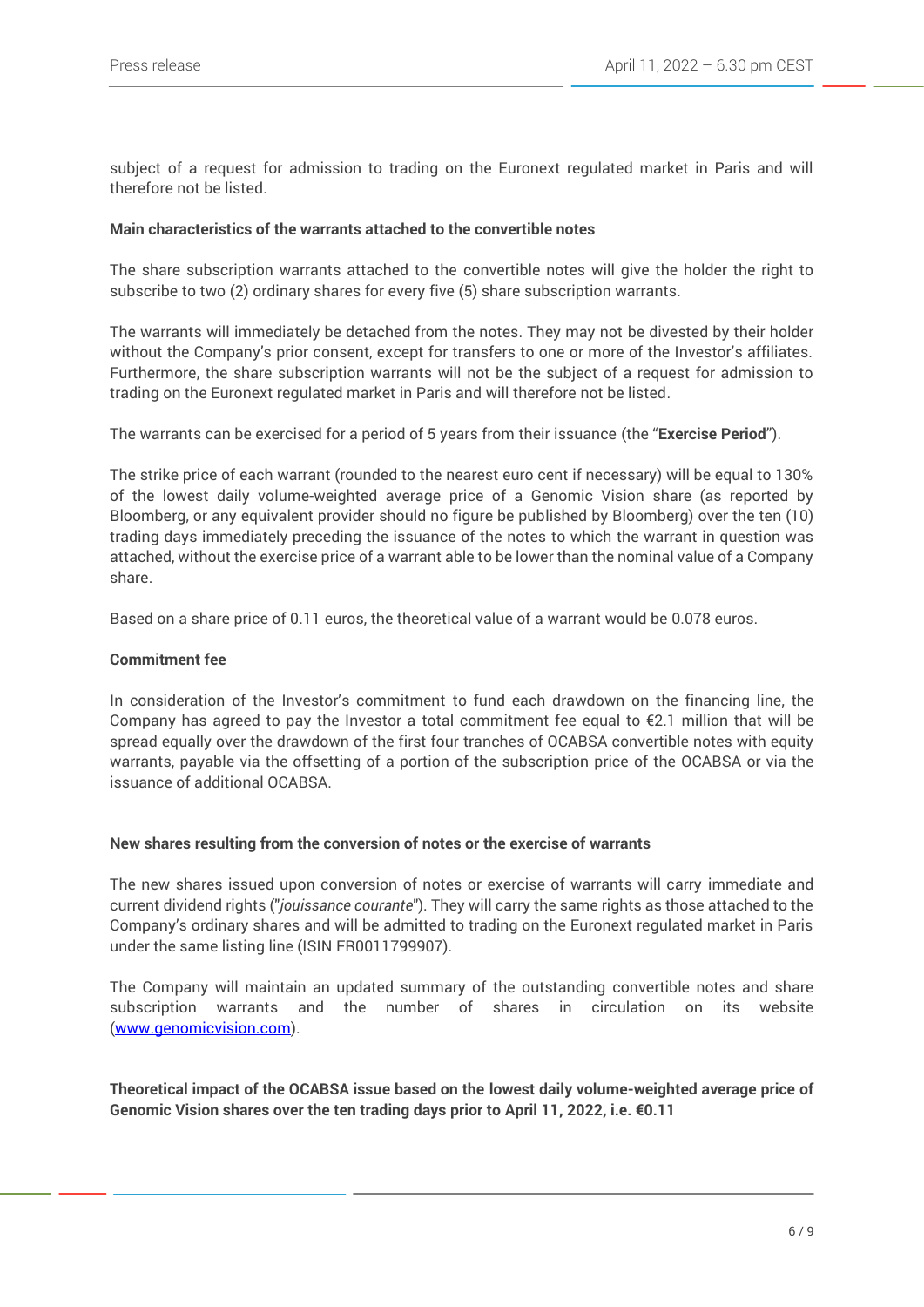For guidance purposes, the impact of the issue of the first drawdown and of all the OCABSAs would be as follows:

• Impact of the issue on equity per share (based on equity as stated in the half-year accounts to June 30, 2021 prepared in accordance with International Financial Reporting Standards (IFRS) and the number of shares making up the Company's share capital at March 27, 2022, i.e. 67,931,364 shares):

|                                                                                                                                                                                                                               | Equity per share at June 30, 2021 (in euros) |              |                   |              |
|-------------------------------------------------------------------------------------------------------------------------------------------------------------------------------------------------------------------------------|----------------------------------------------|--------------|-------------------|--------------|
|                                                                                                                                                                                                                               | <b>Undiluted basis</b>                       |              | Diluted basis (*) |              |
|                                                                                                                                                                                                                               | 1 <sup>st</sup> tranche                      | all tranches | 1 <sup>st</sup>   | all tranches |
|                                                                                                                                                                                                                               |                                              |              | tranche           |              |
| Before the issue                                                                                                                                                                                                              | 0.06                                         |              | 0.15              |              |
| After issuance of 20,000,000 (1 <sup>st</sup> tranche) or<br>300,000,000 (all tranches) new shares<br>resulting from the conversion of the<br>convertible notes alone                                                         | 0.07                                         | 0.09         | 0.14              | 0.11         |
| After issuance of 8,000,000 (1 <sup>st</sup> tranche) or<br>120,000,000 (all tranches) new shares<br>resulting from the exercise of the warrants<br>alone                                                                     | 0.06                                         | 0.11         | 0.15              | 0.14         |
| After issuance of 28,000,000 (1 <sup>st</sup> tranche) or<br>420,000,000 (all tranches) new shares<br>resulting from the conversion of the<br>convertible notes and exercise of the warrants                                  | 0.07                                         | 0.10         | 0.14              | 0.12         |
| After issuance of 33,250,000 $(1st$ tranche plus<br>fee on first tranche) or 441,000,000 (all<br>tranches and total fee) new shares resulting<br>from the conversion of the convertible notes<br>and exercise of the warrants | 0.07                                         | 0.10         | 0.13              | 0.11         |

• Impact of the issue on the stake of a shareholder currently holding 1% of the Company's share capital:

|                                                                                                                                                                       | Shareholder's stake (%)   |              |                   |              |
|-----------------------------------------------------------------------------------------------------------------------------------------------------------------------|---------------------------|--------------|-------------------|--------------|
|                                                                                                                                                                       | Undiluted basis           |              | Diluted basis (*) |              |
|                                                                                                                                                                       | $1st$ tranche $\parallel$ | all tranches | 1 st              | all tranches |
|                                                                                                                                                                       |                           |              | tranche           |              |
| Before the issue                                                                                                                                                      | 1%                        |              | 1%                |              |
| After issuance of 20,000,000 (1 <sup>st</sup> tranche) or<br>300,000,000 (all tranches) new shares<br>resulting from the conversion of the<br>convertible notes alone | 0.77%                     | 0.18%        | 0.79%             | 0.20%        |
| After issuance of 8,000,000 (1 <sup>st</sup> tranche) or<br>(all tranches) new shares<br>120,000,000<br>resulting from the exercise of the warrants<br>alone          | 0.89%                     | 0.36%        | 0.90%             | 0.38%        |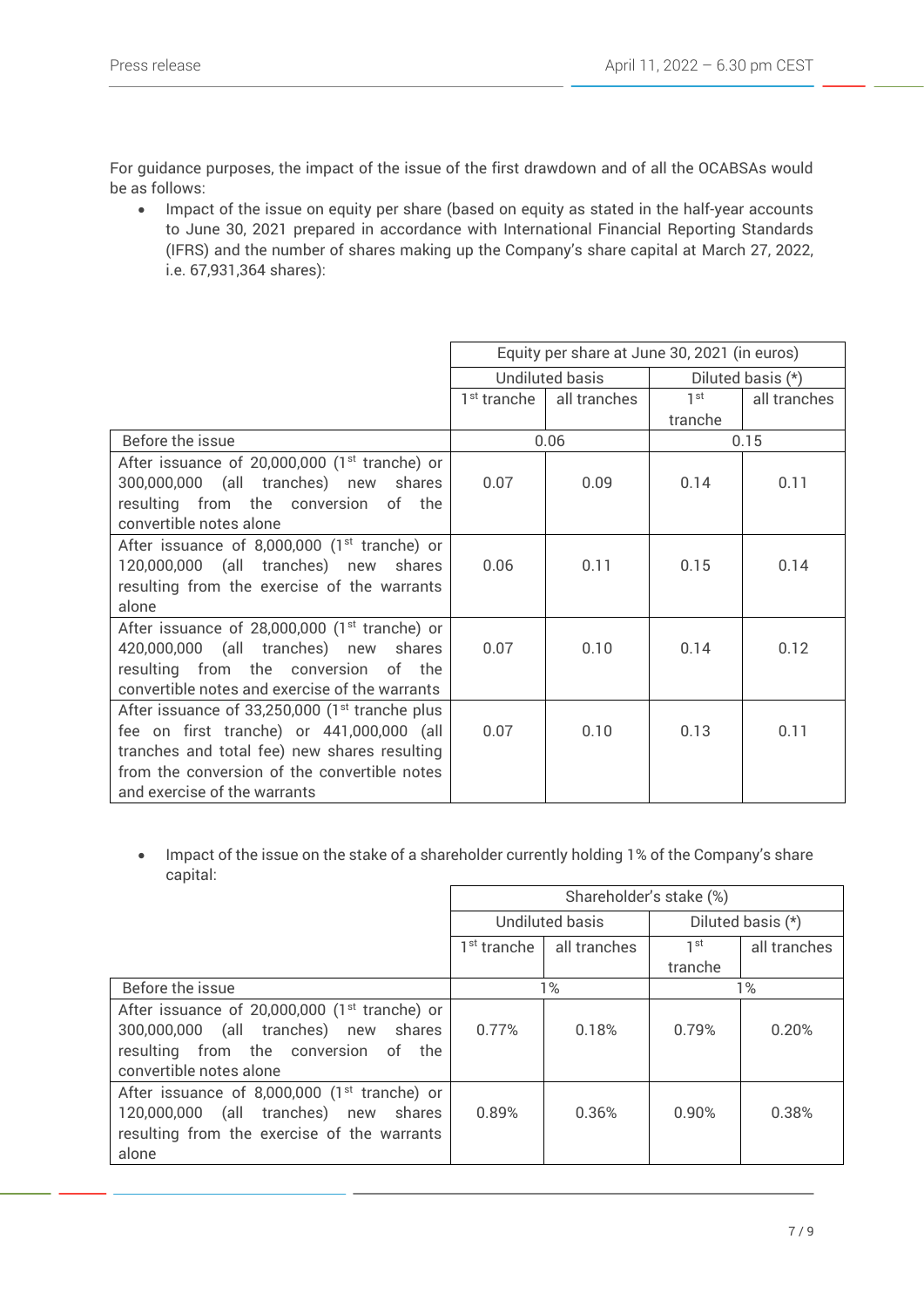| After issuance of 28,000,000 (1 <sup>st</sup> tranche) or<br>420,000,000 (all tranches) new shares<br>resulting from the conversion of the<br>convertible notes and exercise of the warrants                                | 0.71% | 0.14% | 0.73% | 0.15% |
|-----------------------------------------------------------------------------------------------------------------------------------------------------------------------------------------------------------------------------|-------|-------|-------|-------|
| After issuance of 33,250,000 (1st tranche plus<br>fee on first tranche) or 441,000,000 (all<br>tranches and total fee) new shares resulting<br>from the conversion of the convertible notes<br>and exercise of the warrants | 0.67% | 0.13% | 0.69% | 0.15% |

(\*) assuming full exercise of the share subscription warrants and "*bons de souscription de parts de créateur d'entreprise*" (Business Creator Share Warrants) issued and attributed by the Company, exercisable or not, giving the right to subscribe to 6,806,514 and 276,809 new shares respectively.

# **The main risks associated with this financing are notably the following:**

- the total amount of subscriptions to the convertible notes and the new shares the exercise of warrants would give right to is not guaranteed and will notably depend on market conditions at the time of each drawing; in particular, the drawings would be interrupted if the stock market price of a share of the Company fell below the par value;
- shareholders will see their stake in the Company diluted significantly as a result of the issuance of new shares issued upon conversion of the convertible notes and/or exercise of the warrants by the Investor – the dilution that could result from these issuances of new shares is illustrated above;
- the volatility and liquidity of the Company's shares may fluctuate significantly;
- sales of the new shares issued upon conversion of the convertible notes and/or exercise of the warrants are likely to occur on the market very quickly after their issuance and to have a significant negative impact on the Company's share price, as the Investor does not intend to remain a shareholder.
- in the absence of sufficient liquidity, Winance may no longer be able to sell the shares resulting from the conversion of the convertible bonds and/or the exercise of the warrants on the market, which would call into question this source of financing.

**\*\*\***

#### **ABOUT WINANCE**

Winance is a global equity investor in SMEs that have a unique competitive advantage and a capacity to deliver short and long-term growth, in order to enable these companies to finance themselves competitively for growth and/or working capital needs.

Website: [www.winance.com](http://www.winance.com/)

**\*\*\***